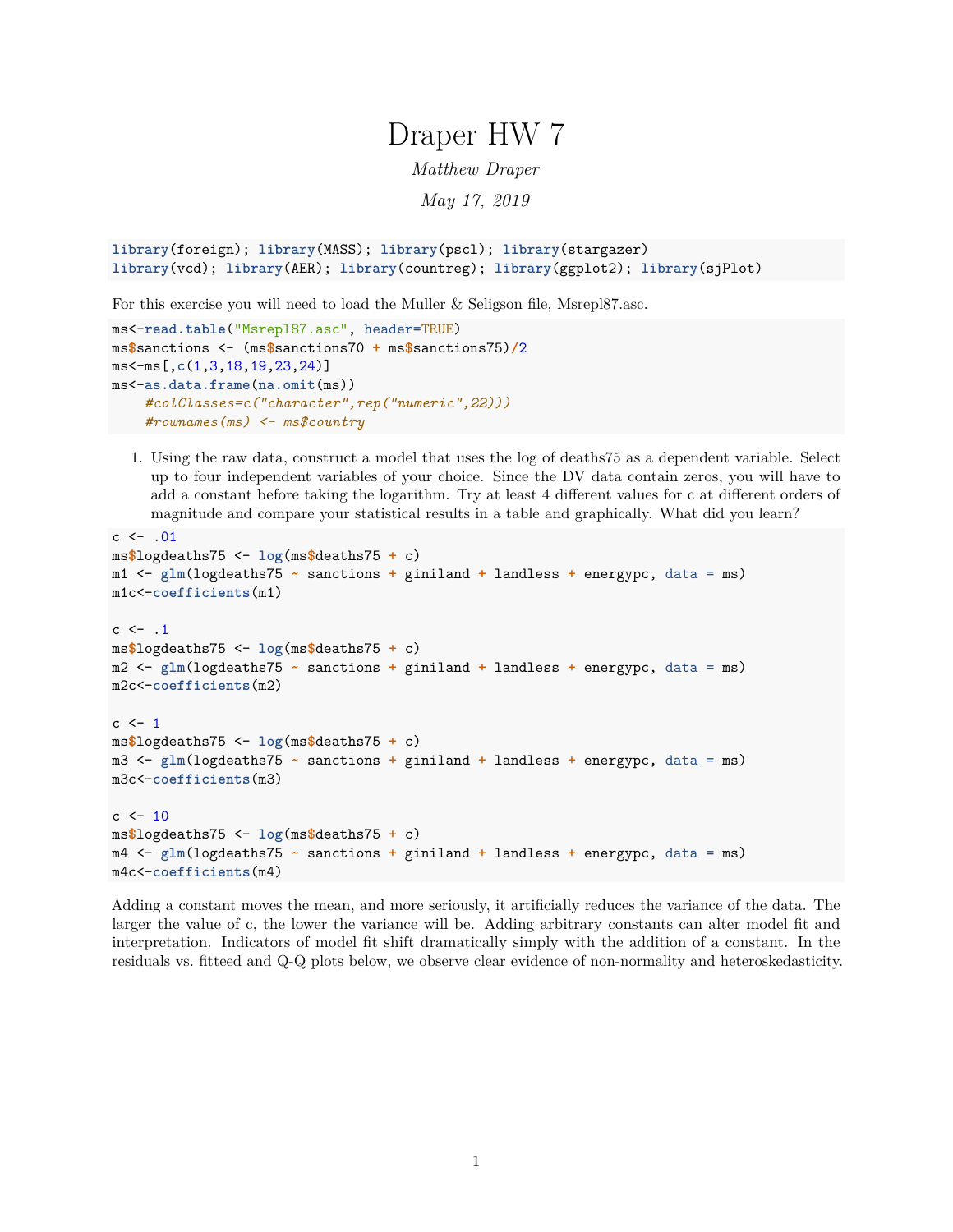### q1<-**rbind**(m1c,m2c,m3c,m4c)

### **stargazer**(q1)

% Table created by stargazer v.5.2.2 by Marek Hlavac, Harvard University. E-mail: hlavac at fas.harvard.edu % Date and time: Fri, May 17, 2019 - 5:28:09 PM

|              | (Intercept) | sanctions | giniland | landless | energypc  |
|--------------|-------------|-----------|----------|----------|-----------|
| m1c          | $-0.200$    | 0.019     | 1.621    | 0.064    | $-0.0002$ |
| m2c          | 0.698       | 0.016     | 1.211    | 0.056    | $-0.0002$ |
| $_{\rm m3c}$ | $1.686\,$   | 0.013     | 0.758    | 0.048    | $-0.0002$ |
| m4c          | 2.999       | $0.009\,$ | 0.228    | 0.039    | $-0.0001$ |

| able |  |
|------|--|
|      |  |
|      |  |

#### **stargazer**(m1,m2,m3,m4)

% Table created by stargazer v.5.2.2 by Marek Hlavac, Harvard University. E-mail: hlavac at fas.harvard.edu % Date and time: Fri, May 17, 2019 - 5:28:09 PM

|                   |                     | Table 2:   |                             |                   |  |
|-------------------|---------------------|------------|-----------------------------|-------------------|--|
|                   | Dependent variable: |            |                             |                   |  |
|                   | logdeaths75         |            |                             |                   |  |
|                   | (1)                 | (2)        | (3)                         | $\left( 4\right)$ |  |
| sanctions         | $0.019***$          | $0.016***$ | $0.013***$                  | $0.009***$        |  |
|                   | (0.006)             | (0.004)    | (0.003)                     | (0.002)           |  |
| giniland          | 1.621               | 1.211      | 0.758                       | 0.228             |  |
|                   | (2.460)             | (1.916)    | (1.437)                     | (1.003)           |  |
| landless          | 0.064               | 0.056      | 0.048                       | $0.039*$          |  |
|                   | (0.051)             | (0.039)    | (0.030)                     | (0.021)           |  |
| energypc          | $-0.0002$           | $-0.0002$  | $-0.0002$                   | $-0.0001$         |  |
|                   | (0.0002)            | (0.0002)   | (0.0001)                    | (0.0001)          |  |
| Constant          | $-0.200$            | 0.698      | 1.686*                      | 2.999***          |  |
|                   | (1.646)             | (1.282)    | (0.962)                     | (0.671)           |  |
| Observations      | 59                  | 59         | 59                          | 59                |  |
| Log Likelihood    | $-153.354$          | $-138.603$ | $-121.648$                  | $-100.444$        |  |
| Akaike Inf. Crit. | 316.709             | 287.207    | 253.296                     | 210.888           |  |
| Note:             |                     |            | *p<0.1; **p<0.05; ***p<0.01 |                   |  |

We observe that Model 1 has a negative intercept, and all four linear models generate non-integer data. These

diagnostics should lead us to consider an alternative model of the data-generating process.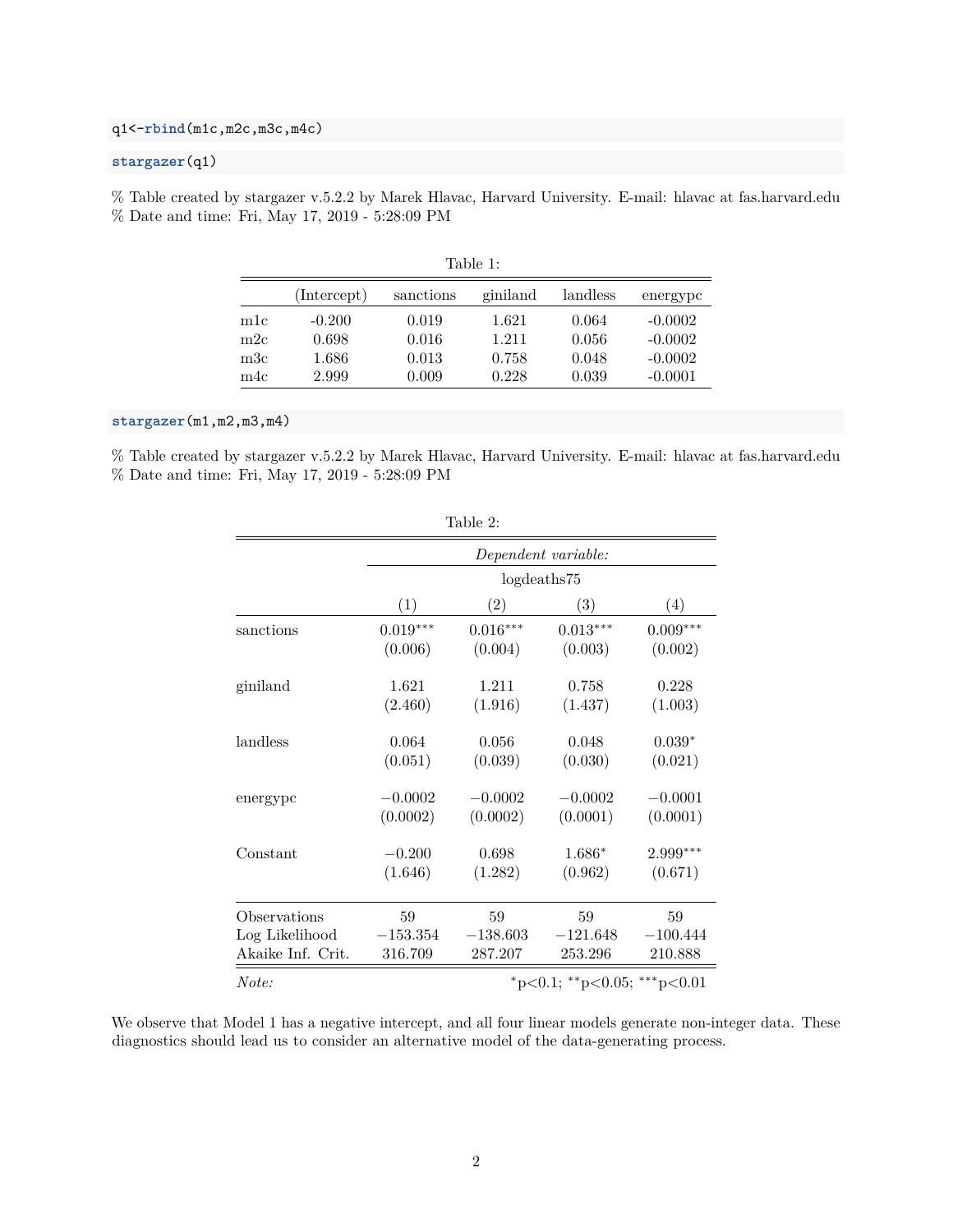**par**(mfrow=**c**(2,2)) **plot**(m1,1) **plot**(m2,1) **plot**(m3,1) **plot**(m4,1)

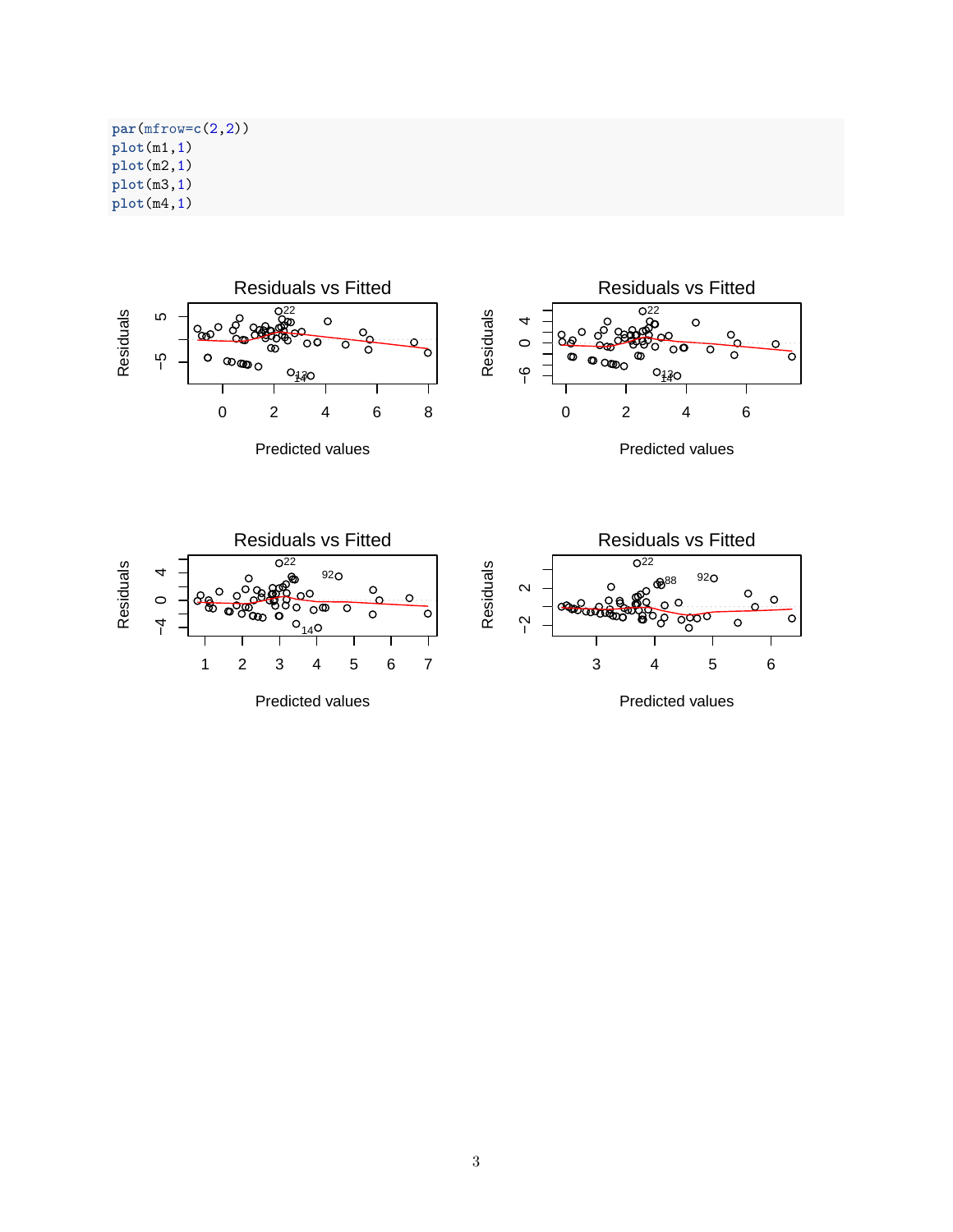**par**(mfrow=**c**(2,2)) **plot**(m1,2) **plot**(m2,2) **plot**(m3,2) **plot**(m4,2)



In the residuals vs. fitted plots, we observe a wedge/fan shape in the data, indicating that the homoskedasticity assumption has been violated. In addition, the Q-Q plots indicate that the data are not normally distributed. Finally, Model 1 has a negative intercept, and all four linear models generate non-integer data. These diagnostics should lead us to consider an alternative model of the data-generating process.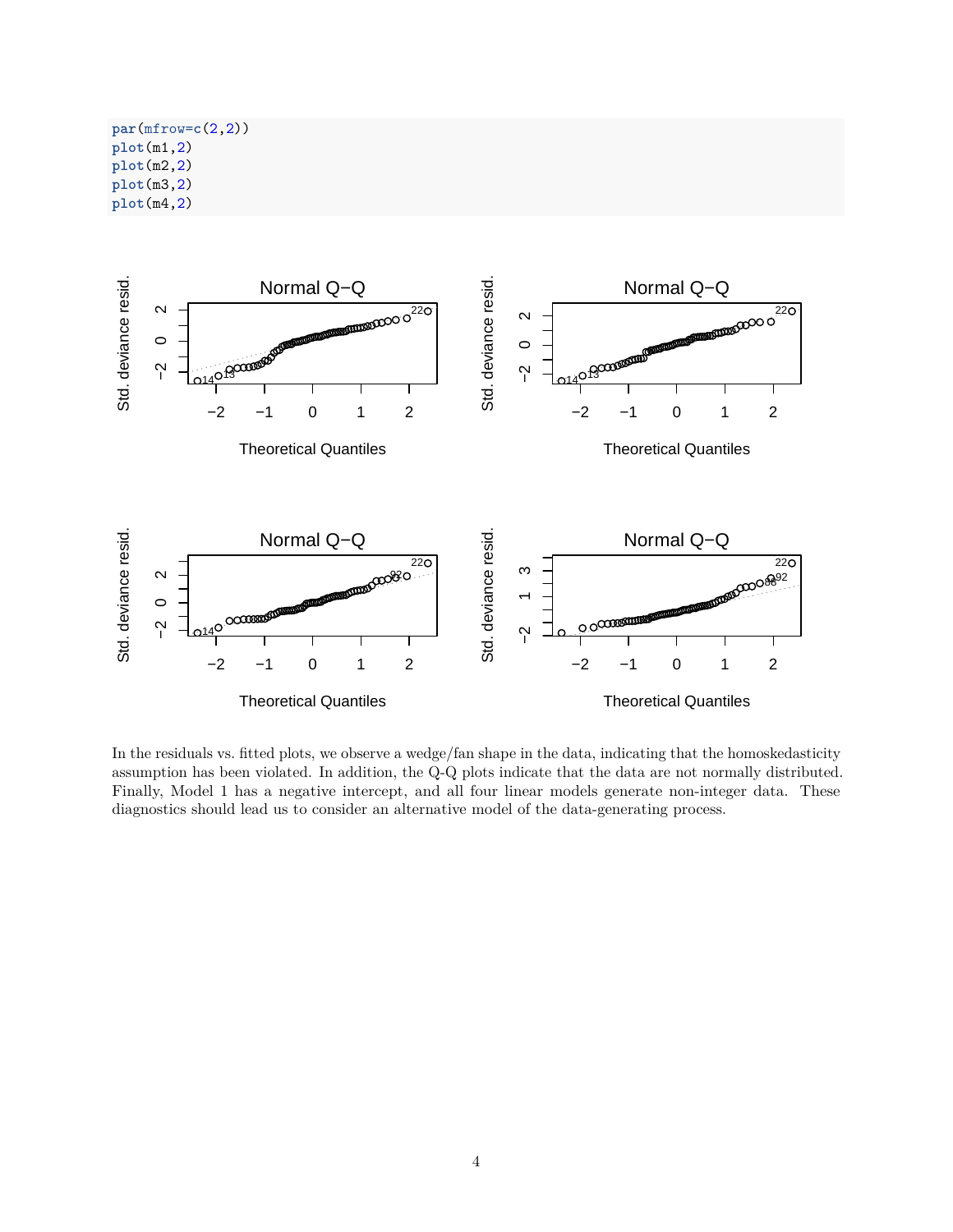I will now simulate new data and plot the change in predicted probability. The scenario I would like to explore is one where the 'giniland' variable is allowed to vary across its full range while the three other variables in the model are held at their central tendencies.

```
x <- data.frame(sanctions=rep(median(ms$sanctions),101),
                 giniland=seq(0,1,by=0.01),
                 landless=rep(median(ms$landless,na.rm = TRUE),101),
                 energypc=rep(median(ms$energypc,na.rm = TRUE),101))
pred<-predict(m1,x)
d1=exp(pred)-.01
pred<-predict(m2,x)
d2=exp(pred)-.1
pred<-predict(m3,x)
d3=exp(pred)-1
pred<-predict(m4,x)
d4=exp(pred)-10
data<-data.frame(x=rep(x$giniland,4),y=c(d1,d2,d3,d4),c=c(rep('c=0.01',101),rep('c=0.1',101),rep('c=1',101),rep('c=10',101)))
```

```
plot1<-ggplot(data,aes(x=x,y=y,colour=c))+geom_line(aes(group=c))
plot1 + xlab("giniland") + labs(title = ' Change in Predicted Probability')
```


Change in Predicted Probability

As we increase the value of c, we observe both a shift in the y-intercept and a flattening of the curve. By adding a constant to each observation, we have shifted the mean by the value of our constant.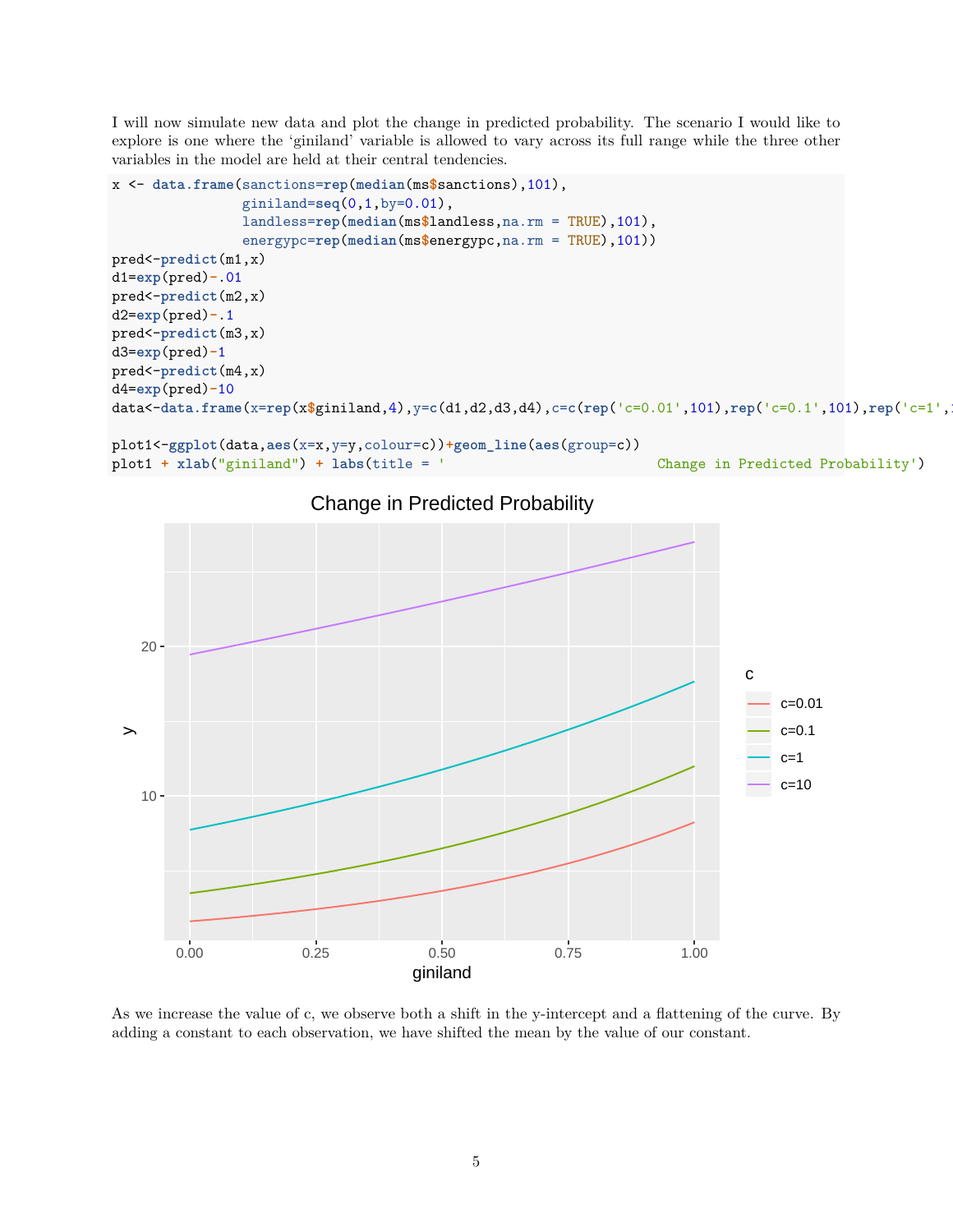

We observe significance for all variables except 'giniland'.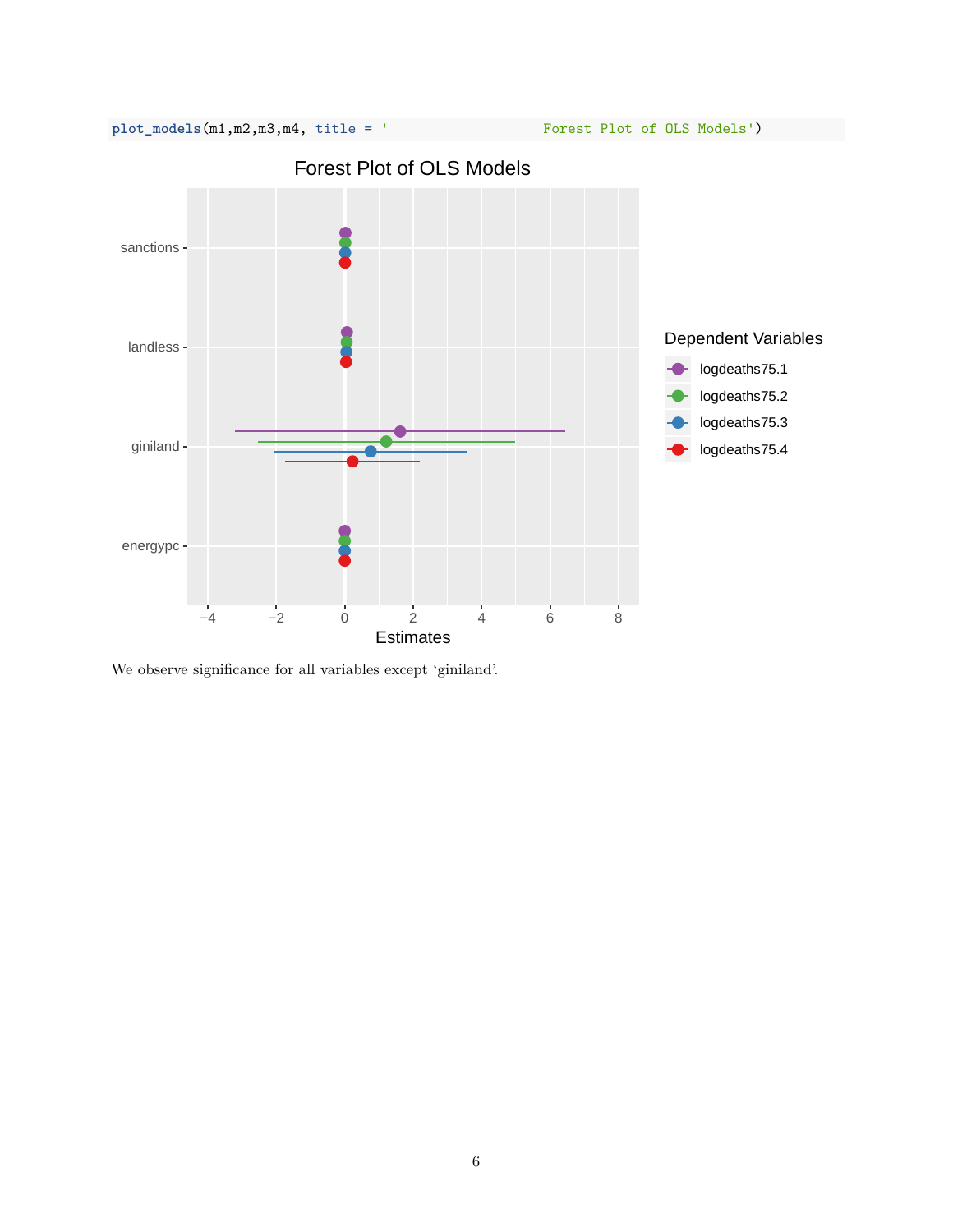

Here I give limited model diagnostics for m1. Remaining models are omitted to save space, but may be enabled by un-commenting the code below.

Information loss is clearly visible in the flattening of the residual curves.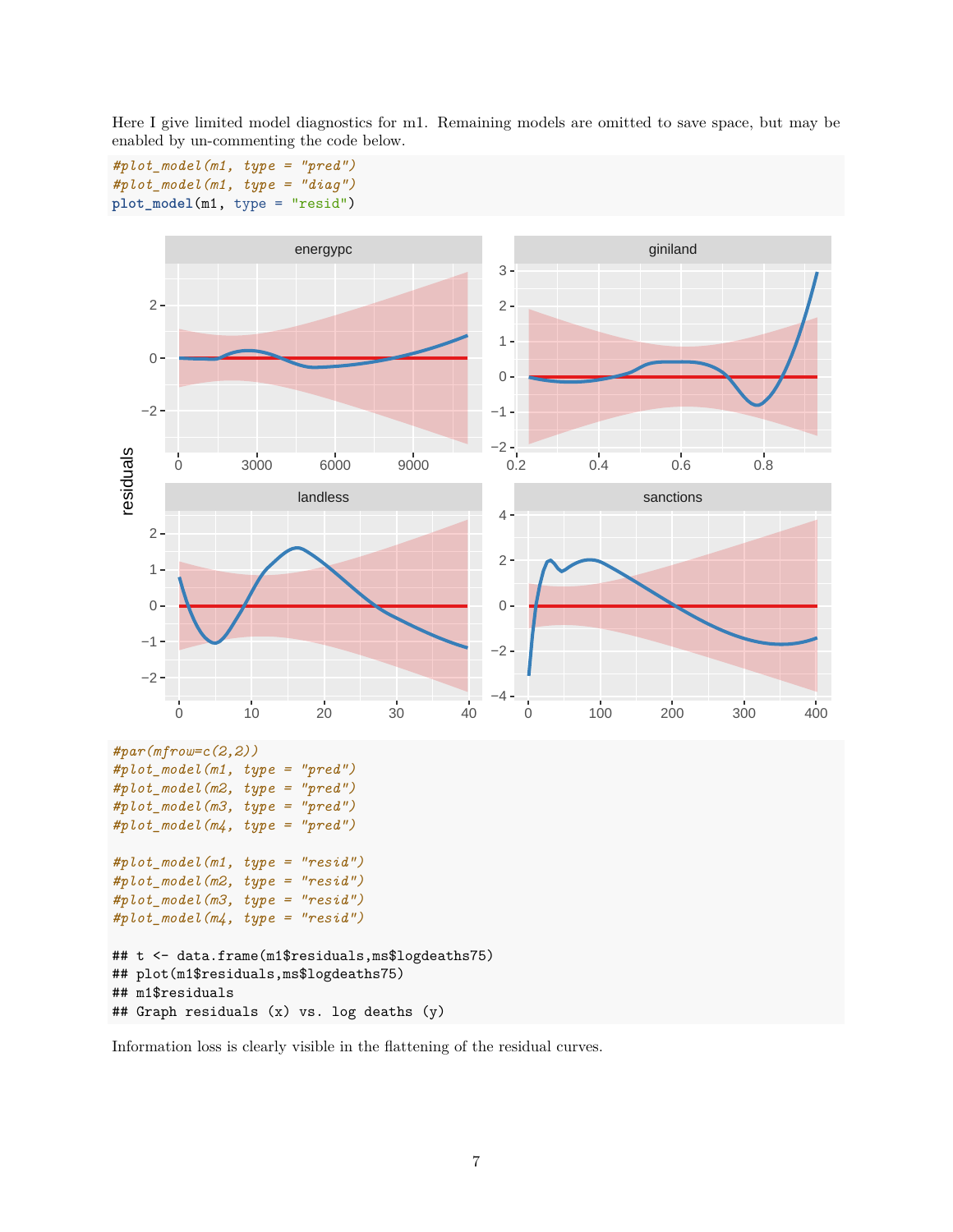2. Using the same specification of the linear predictor as in part (1) but omitting any log transformations of the dependent variable, specify and estimate a Poisson model. Is there any evidence of overdispersion?

p1 <- **glm**(deaths75 **~** sanctions **+** giniland **+** landless **+** energypc, data = ms, family = 'poisson') **stargazer**(p1)

% Table created by stargazer v.5.2.2 by Marek Hlavac, Harvard University. E-mail: hlavac at fas.harvard.edu % Date and time: Fri, May 17, 2019 - 5:28:10 PM

| Table 3:          |                                         |  |  |  |
|-------------------|-----------------------------------------|--|--|--|
|                   | Dependent variable:                     |  |  |  |
|                   | deaths75                                |  |  |  |
| sanctions         | $0.005***$                              |  |  |  |
|                   | (0.0001)                                |  |  |  |
| giniland          | $1.071***$                              |  |  |  |
|                   | (0.053)                                 |  |  |  |
| landless          | $0.045***$                              |  |  |  |
|                   | (0.001)                                 |  |  |  |
| energypc          | $-0.0001***$                            |  |  |  |
|                   | (0.00001)                               |  |  |  |
| Constant          | $3.880***$                              |  |  |  |
|                   | (0.041)                                 |  |  |  |
| Observations      | 59                                      |  |  |  |
| Log Likelihood    | $-21,191.300$                           |  |  |  |
| Akaike Inf. Crit. | 42,392.590                              |  |  |  |
| Note:             | $*_{p<0.1;}$ $*_{p<0.05;}$ $*_{p<0.01}$ |  |  |  |

We get significance on all variables in the Poisson model, but we're still observing non-integer counts and a huge AIC (42,392).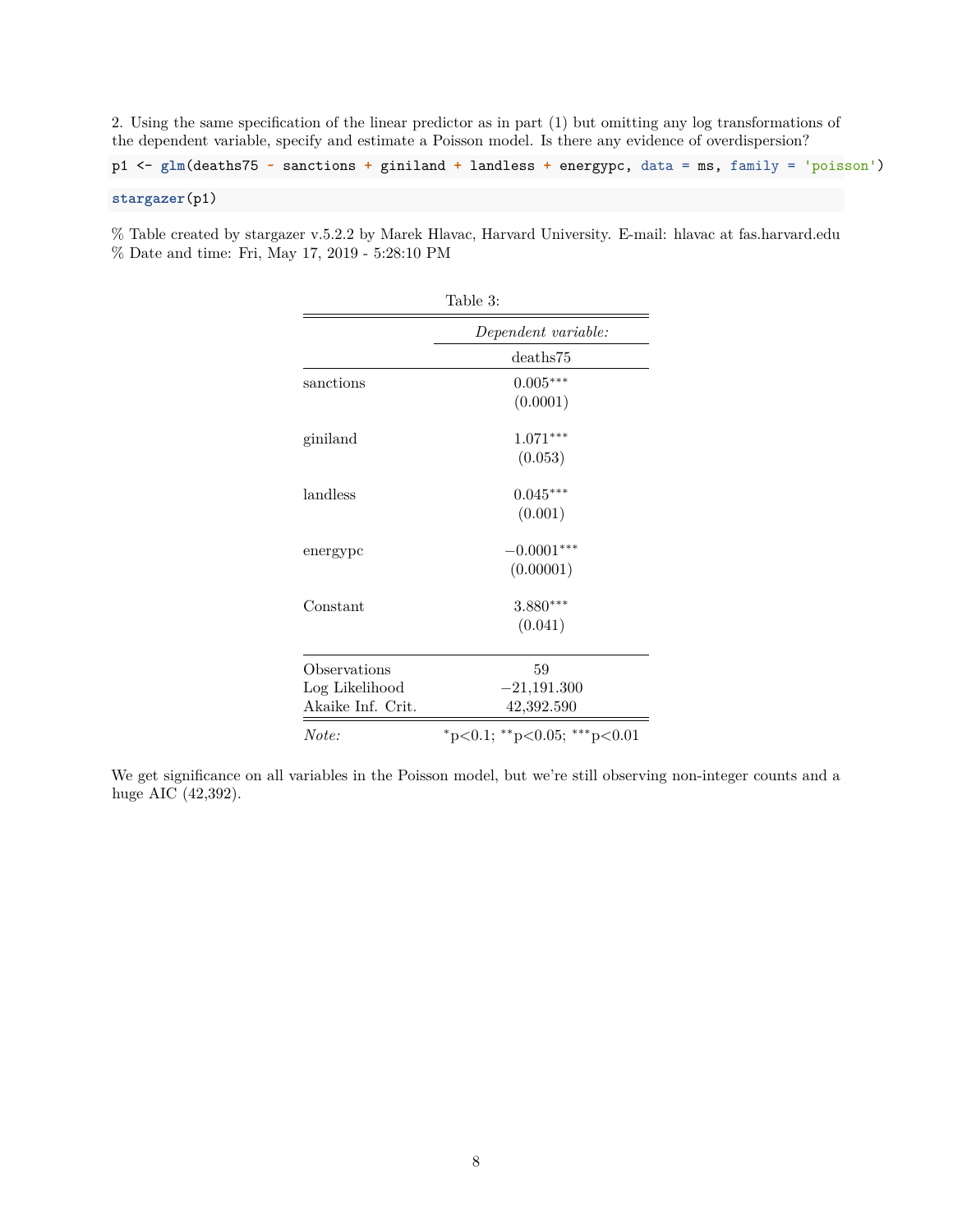

rg1<-**rootogram**(p1, style = "hanging", scale = "sqrt", width = 1, plot = TRUE, main = "Poisson Model")

```
##rootogram(p1, main="Poisson", xlab="Mediations",
  ##ylim=c(-4,9),xlim=c(0,12), ylab=expression(sqrt(frequency)),
   ##pch = 19, col="black")
```
This rootogram indicates that overdispersion is present. Both the wave-like pattern and the severe underprediction of zeros indicate overdispersion. It is also underpredicting counts at the sample mean. Thin bar widths reflect the small n of this dataset.

```
d1 <- dispersiontest(p1,trafo=1)
print(d1) ## Please note: this function is not compatible with Stargazer.
```

```
##
## Overdispersion test
##
## data: p1
## z = 1.2604, p-value = 0.1038
## alternative hypothesis: true alpha is greater than 0
## sample estimates:
## alpha
## 1987.357
```
Because our p-value is smaller than .05, we have no reason to reject the null hypothesis that the true alpha is greater than zero, implying overdispersion.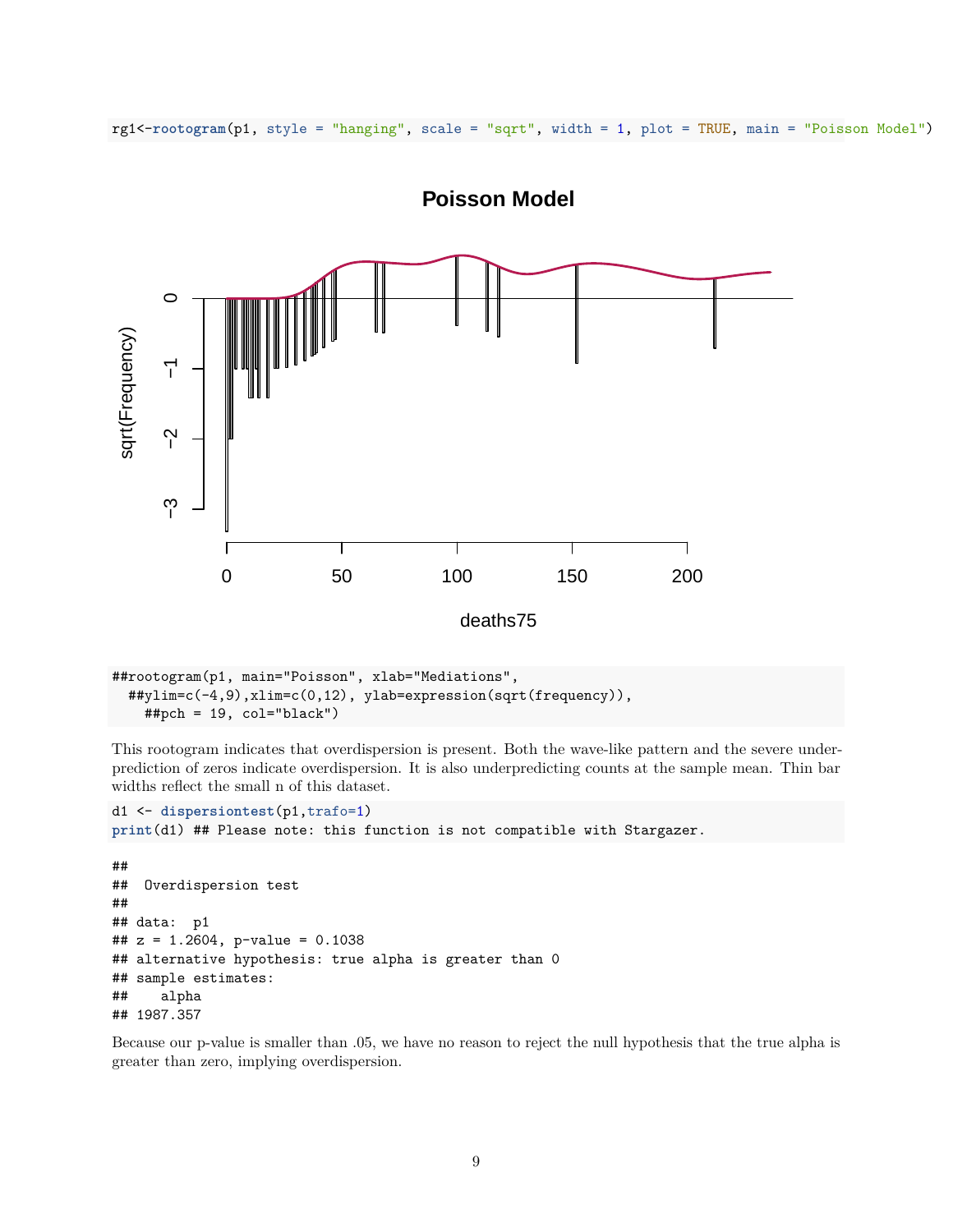3. Fit the same model as in (2) but using a negative binomial specification. Discuss your results in a compelling fashion in no more that 1 page.

```
b1 <- glm.nb(deaths75 ~ sanctions + giniland + landless + energypc, data = ms)
```
#### **stargazer**(b1)

% Table created by stargazer v.5.2.2 by Marek Hlavac, Harvard University. E-mail: hlavac at fas.harvard.edu % Date and time: Fri, May 17, 2019 - 5:28:11 PM

| таріе 4:          |                             |  |  |
|-------------------|-----------------------------|--|--|
|                   | Dependent variable:         |  |  |
|                   | deaths75                    |  |  |
| sanctions         | $0.011***$                  |  |  |
|                   | (0.003)                     |  |  |
| giniland          | $3.825***$                  |  |  |
|                   | (1.421)                     |  |  |
| landless          | $0.050*$                    |  |  |
|                   | (0.029)                     |  |  |
| energypc          | $-0.0004***$                |  |  |
|                   | (0.0001)                    |  |  |
| Constant          | $2.078**$                   |  |  |
|                   | (0.951)                     |  |  |
| Observations      | 59                          |  |  |
| Log Likelihood    | $-294.419$                  |  |  |
| Ĥ                 | $0.273***$ $(0.046)$        |  |  |
| Akaike Inf. Crit. | 598.838                     |  |  |
| Note:             | *p<0.1; **p<0.05; ***p<0.01 |  |  |

Table 4:

These results indicate that we may be accounting for the overdispersion. We've retained the significance on all variables that we saw in the Poisson plot, but we've dramatically reduced AIC, and our value of theta is significant.

rg2<-rootogram(b1, style = "hanging", scale = "sqrt", width = 1, plot = TRUE, main = "Negative Binomial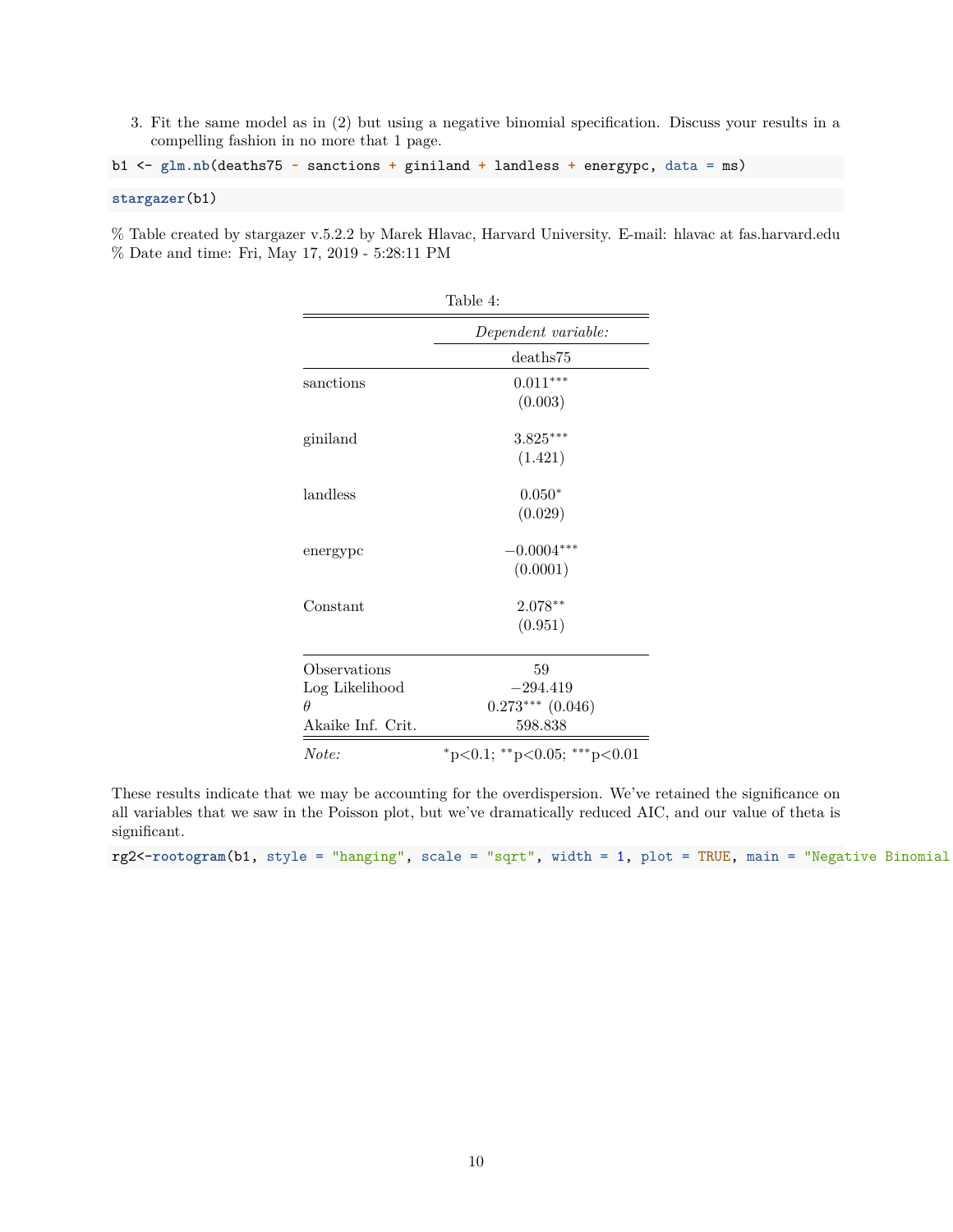

## **Negative Binomial Model**

This rootogram indicates that we are slightly underpredicting counts at most values, but the proximity to zero and the relatively small difference between observed and expected frequencies indicate that we have largely accounted for the overdispersion. Because the Poisson is a limiting case of the negative binomial, it should be possible to implement another over-dispersion test by constructing a likelihood ratio between the two models, per Ahlquist and Ward, Ch, 10, footnote  $#7$ .

**odTest**(b1)

```
## Likelihood ratio test of H0: Poisson, as restricted NB model:
## n.b., the distribution of the test-statistic under H0 is non-standard
## e.g., see help(odTest) for details/references
##
## Critical value of test statistic at the alpha= 0.05 level: 2.7055
## Chi-Square Test Statistic = 41795.7565 p-value = < 2.2e-16
```
We have strong reasons to reject the null hypothesis of the Poisson restriction in favor of our negative binomial model. This is because the test statistic (41,795) is significantly greater than 2.7055. Our p-value approaches zero, indicating confidence in this result.

**stargazer**(m1,m2,m3,m4,p1,b1)

% Table created by stargazer v.5.2.2 by Marek Hlavac, Harvard University. E-mail: hlavac at fas.harvard.edu % Date and time: Fri, May 17, 2019 - 5:28:11 PM

We observe a lower AIC and BIC for the OLS models, but OLS models normally have lower AIC and BIC (because of the homoskedasticity and normality assumptions). The AIC of the Poisson model is enormous, and the AIC for the OLS models is not directly comparable to the binomial AIC. These results give us strong reasons to prefer the negative binomial model.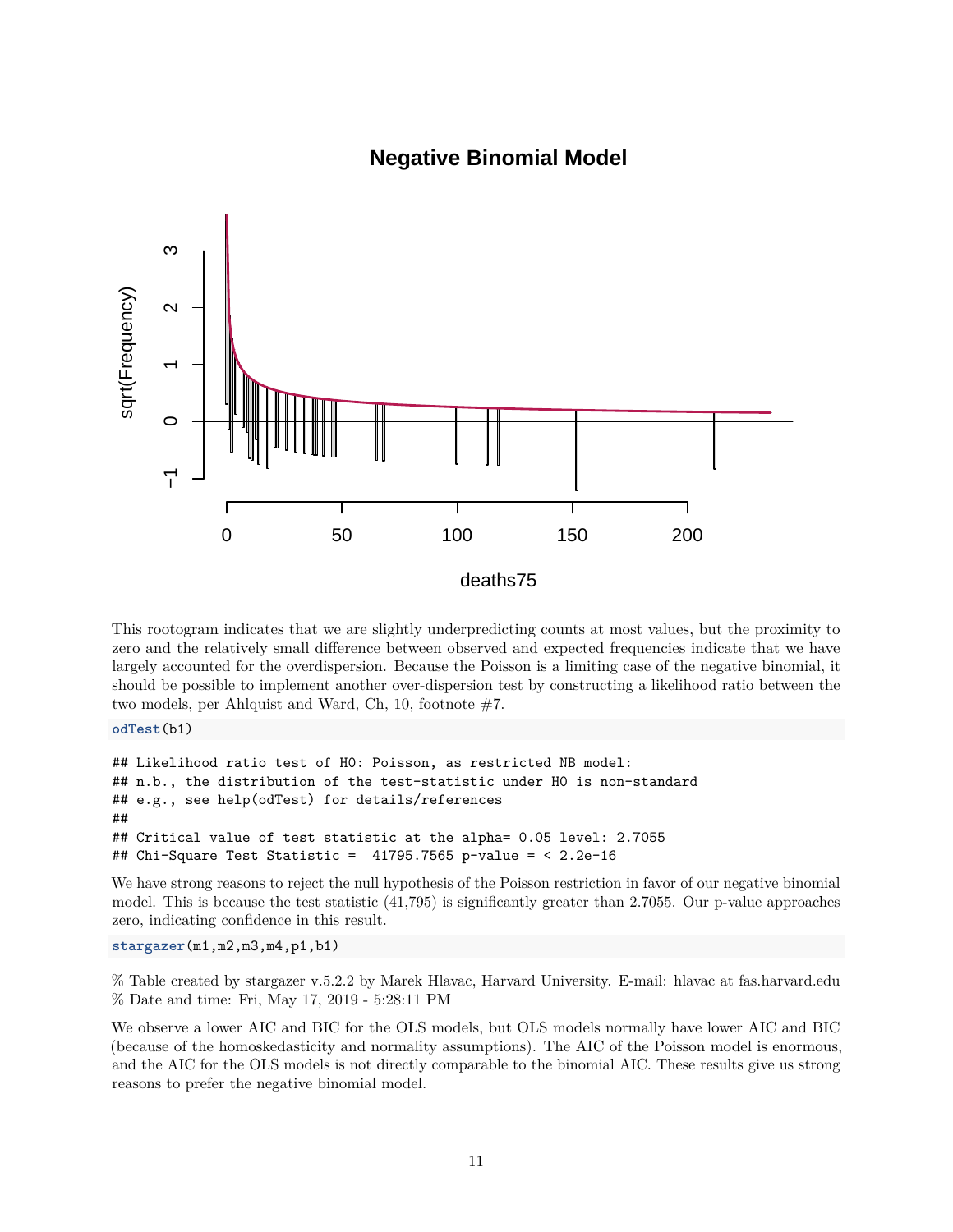|                            | Dependent variable:               |                                   |                           |                            |                           |                                    |
|----------------------------|-----------------------------------|-----------------------------------|---------------------------|----------------------------|---------------------------|------------------------------------|
|                            | log deaths 75                     |                                   |                           | deaths 75                  |                           |                                    |
|                            | normal                            |                                   |                           | Poisson                    | negative<br>binomial      |                                    |
|                            | (1)                               | (2)                               | (3)                       | (4)                        | (5)                       | (6)                                |
| sanctions                  | $0.019^{\ast\ast\ast}$<br>(0.006) | $0.016^{\ast\ast\ast}$<br>(0.004) | $0.013***$<br>(0.003)     | $0.009^{***}\,$<br>(0.002) | $0.005***$<br>(0.0001)    | $0.011^{***}\,$<br>(0.003)         |
| giniland                   | 1.621<br>(2.460)                  | 1.211<br>(1.916)                  | 0.758<br>(1.437)          | 0.228<br>(1.003)           | $1.071***$<br>(0.053)     | $3.825***$<br>(1.421)              |
| landless                   | 0.064<br>(0.051)                  | 0.056<br>(0.039)                  | 0.048<br>(0.030)          | $0.039*$<br>(0.021)        | $0.045***$<br>(0.001)     | $0.050^{\ast}$<br>(0.029)          |
| energypc                   | $-0.0002$<br>(0.0002)             | $-0.0002$<br>(0.0002)             | $-0.0002$<br>(0.0001)     | $-0.0001$<br>(0.0001)      | $-0.0001***$<br>(0.00001) | $-0.0004***$<br>(0.0001)           |
| Constant                   | $-0.200$<br>(1.646)               | 0.698<br>(1.282)                  | $1.686^{\ast}$<br>(0.962) | $2.999***$<br>(0.671)      | $3.880***$<br>(0.041)     | $2.078**$<br>(0.951)               |
| Observations               | 59                                | 59                                | 59                        | 59                         | 59                        | 59                                 |
| Log Likelihood<br>$\theta$ | $-153.354$                        | $-138.603$                        | $-121.648$                | $-100.444$                 | $-21,191.300$             | $-294.419$<br>$0.273***$ $(0.046)$ |
| Akaike Inf. Crit.          | 316.709                           | 287.207                           | 253.296                   | 210.888                    | 42,392.590                | 598.838                            |
| Note:                      |                                   |                                   |                           |                            |                           | *p<0.1; **p<0.05; ***p<0.01        |

|  | Table |  |  |
|--|-------|--|--|
|--|-------|--|--|